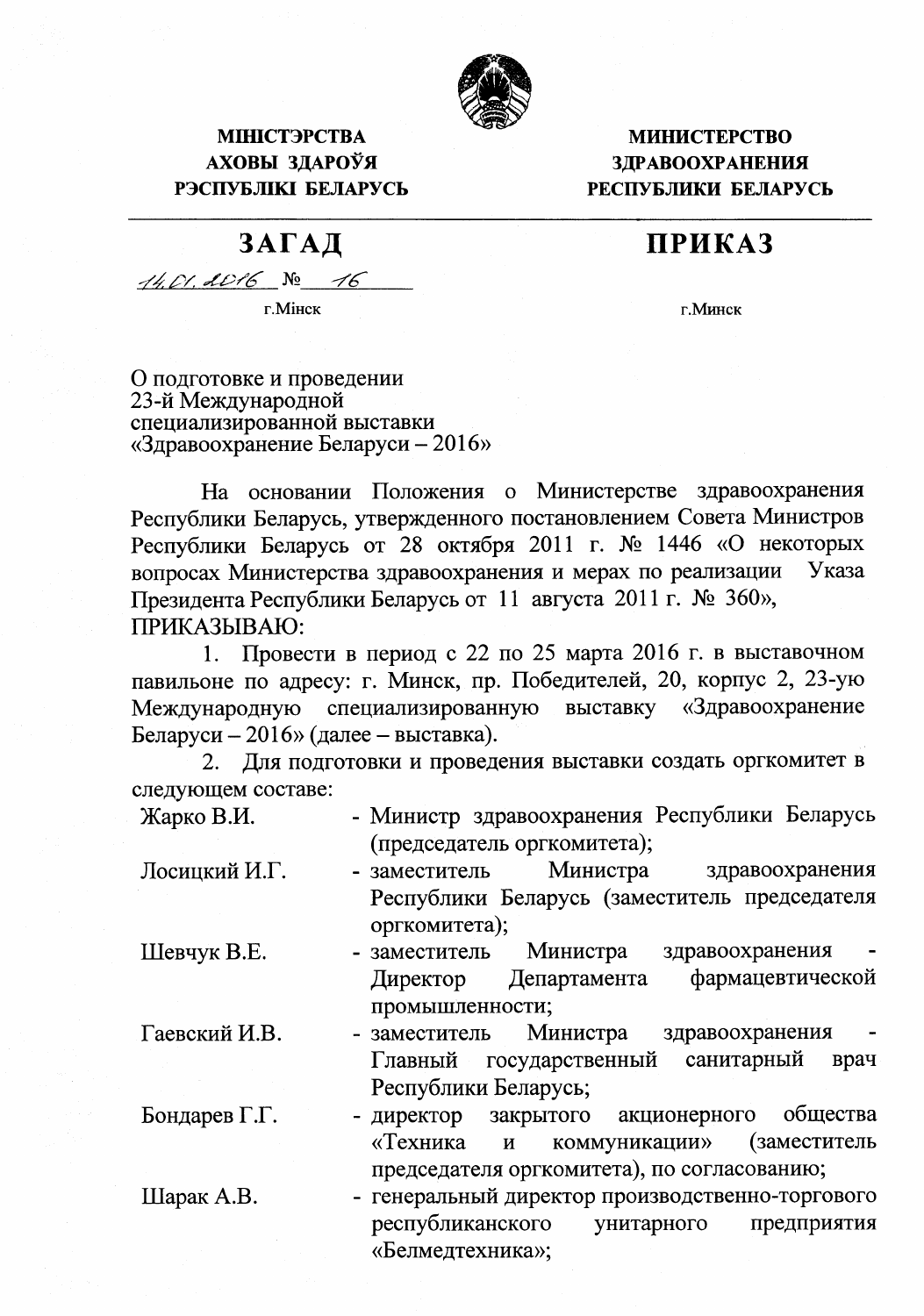| Гринько Д.В. | - начальник                                | отдела | медицинской | техники,     |  |
|--------------|--------------------------------------------|--------|-------------|--------------|--|
|              | материально-технического                   |        | обеспечения | $\mathbf{M}$ |  |
|              | строительства Министерства здравоохранения |        |             |              |  |
|              | Республики Беларусь;                       |        |             |              |  |

организации Богдан Е.Л. - начальник Главного управления Министерства медицинской помощи здравоохранения Республики Беларусь;

- начальник отдела внешних связей Министерства Грушковский А.Н. здравоохранения Республики Беларусь;

- лицензированию Гончарик С.А. - начальник управления  $\overline{10}$ Республики здравоохранения Министерства Беларусь;
- генеральный директор торгово-производственного Ковальчук И.Е. республиканского унитарного предприятия «БелФармация»;
- фармацевтической Реутская Л.А. - начальник управления лекарственного организации  $\mathbf{M}$ инспекции здравоохранения обеспечения Министерства Республики Беларусь;
- республиканского унитарного Столяров А.Ю. - директор предприятия «Центр экспертиз и испытаний в здравоохранении»;

Федоров Ю.Е. - начальник отдела гигиены, эпидемиологии  $\mathbf{M}$ профилактики Министерства здравоохранения Республики Беларусь;

- консультант отдела медицинской техники, Левшукова О.И. обеспечения материально-технического  $\mathbf{M}$ строительства здравоохранения Министерства Республики Беларусь.

производственно-торгового 3. Генеральному директору предприятия «Белмедтехника» унитарного республиканского Шараку А.В. принять необходимые меры по организации на выставке:

3.1. стенда отечественных производителей медицинских изделий;

товаропроизводителей, отечественных 3.2. представления экспортоориентированной высококачественной освоивших выпуск согласованному с плану размещения, перечню  $\mathbf{M}$  $\overline{a}$ продукции Министерством здравоохранения Республики Беларусь.

Министра  $\overline{\phantom{a}}$ директору Департамента Заместителю  $\overline{4}$ . фармацевтической промышленности Шевчуку В.Е. обеспечить участие и представление отечественных производителей лекарственных средств.

торгово-производственного директору Генеральному 5. унитарного «Белфармация» предприятия республиканского

 $\overline{2}$